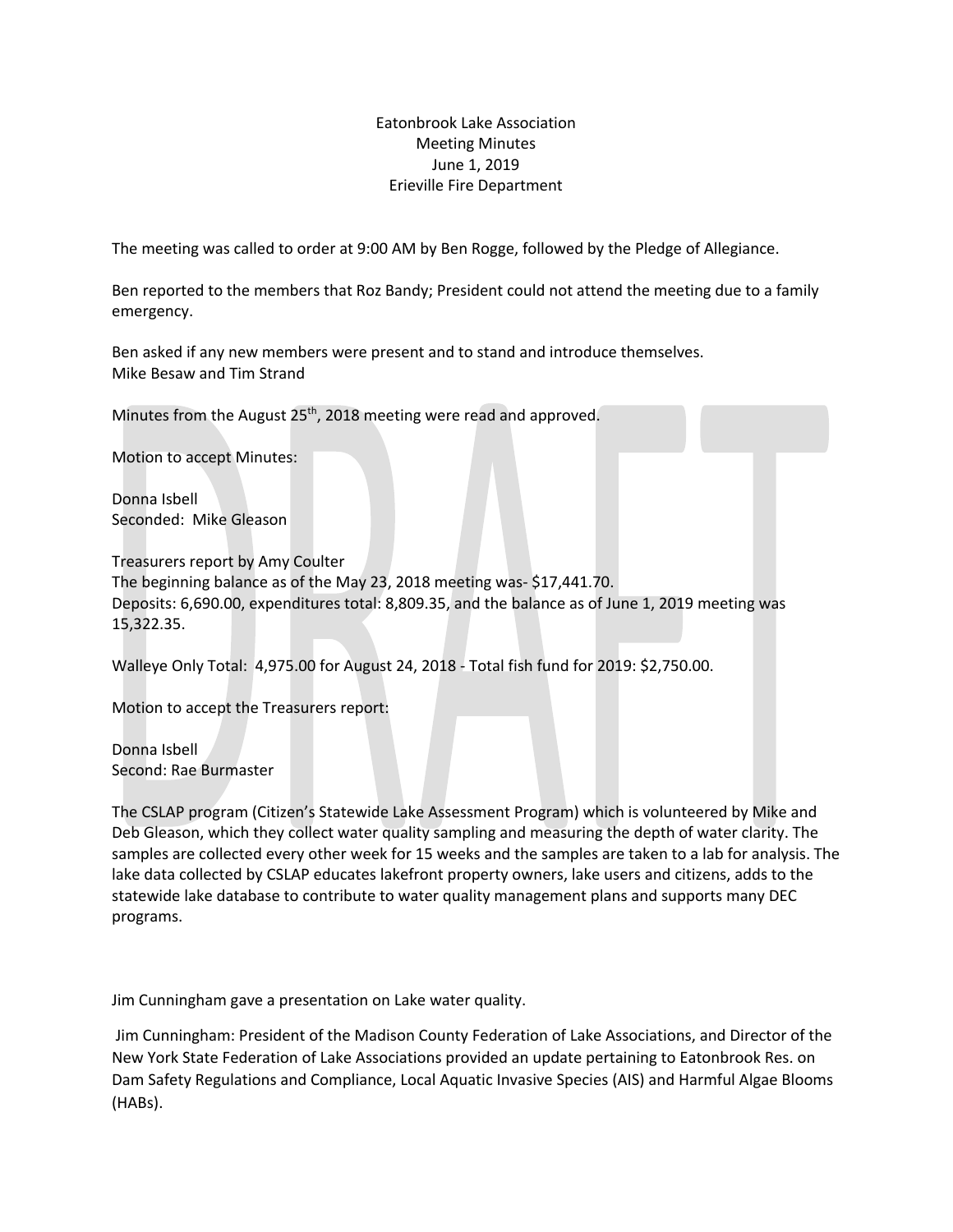MCFOLA will hold a lake seminar on August 16<sup>th</sup> at the Welch Allen Lodge in Skaneateles NY. You can sign up at the NYSFOLA.Org web site.

NALMS will hold its North American Lake Management meeting this year in Vermont on November 10- 14. Web site: NALMS.ORG, if anyone would like to attend.

Jim is the Chairmen of the NYSFOLA Dam Safety Committee and talked about the NYS Dam compliance program regulated under 6 NYCRR Part 673. Eatonbrook Dam is a high hazard class C dam required to have an engineering assessment every 10 years. Common problems with many of the local earthen dams constructed in the mid-1800s is meeting the new regulations for spillway capacity, stability, and low-level outlets capacity. The Eatonbrook Dam was completed in 1836 and rehabbed for a new spillway and toe drains in 1991. A Class C Dams spillway must meet 50% of the Probable Maximum Flood conditions which is determined via modeling the watershed and recent large rain events. The flashboards at the top of the spillway, determines the normal lake level, are designed to break away in the event of intense flooding conditions. Wet weather this spring was high enough to cause water to flow out the old lower spillway. Jim attended the DeRuyter Reservoir Dam Rehabilitation Project which will begin this fall encompassing draining the lake down, replacing the spillway, adding a new low-level outlet, and increasing the dam's earthen mass with about 60,000 cubic yards of fill. The really good news for all high hazard dams civil war era dams is that the NYS Canal Corp. and the New York Power Authority are investing money into dams that they no longer use, to meet the NYSDEC dam safety regulations such as Eatonbrook.

Aquatic Invasive Species (AIS) in NYS has a growing list, and especially a concern for Eatonbrook as there is no oversight at the state boat launch to inspect and enforce boaters from introducing and transportation AIS. Jim indicated that European Frogbit is now in Cazenovia Lake. College students have been helping in Cazenovia with the battle its early removal before it can spread throughout the lake. Jim Suggested that our residences lookout for European Frogbit. If any plant looks suspicious, please take a sample of it, place it in a jar of lake water, and Jim will identify it. Early identification is essential to controlling spreading throughout the lake. Jim showed data from Cazenovia lake which does have a boat inspection program. Last year boats entered Cazenovia lake from 60 different prior water bodies with 14 from out of NYS. Lake George boat inspection has stopped Hydrilla entering their lake from a NJ lake. It's not if, it's when new AISs get transported to Eatonbrook due to the lack of boat inspections.

There has been many recent Harmful Algae Blooms (HABs) events that NYS is so concerned about that the state has dedicated 65 million dollars to study the problem.

Madison County has recorded 10 lakes with HAB events since 2012. So far Eatonbrook has not been impacted by HABs. Nearby Tuscarora Lake has. Satellites are now monitoring for HABs outbreaks as well as the CSLAP testing program. You can view data on the Cyanobacteria Assessment Network (CyAN) Project.

Jim discussed the latest CSLAP lake water quality testing results for Eatonbrook. Detailed results can be found on the NYSFOLA web site. Overall the lakes water quality is very good with clarity readings indicated the lake to be Oligotrophic (best quality for a lake). pH levels have dropped slightly from highly alkaline in the 80s to slightly alkaline this past year. Phosphorus levels indicate Oligotrophic levels at the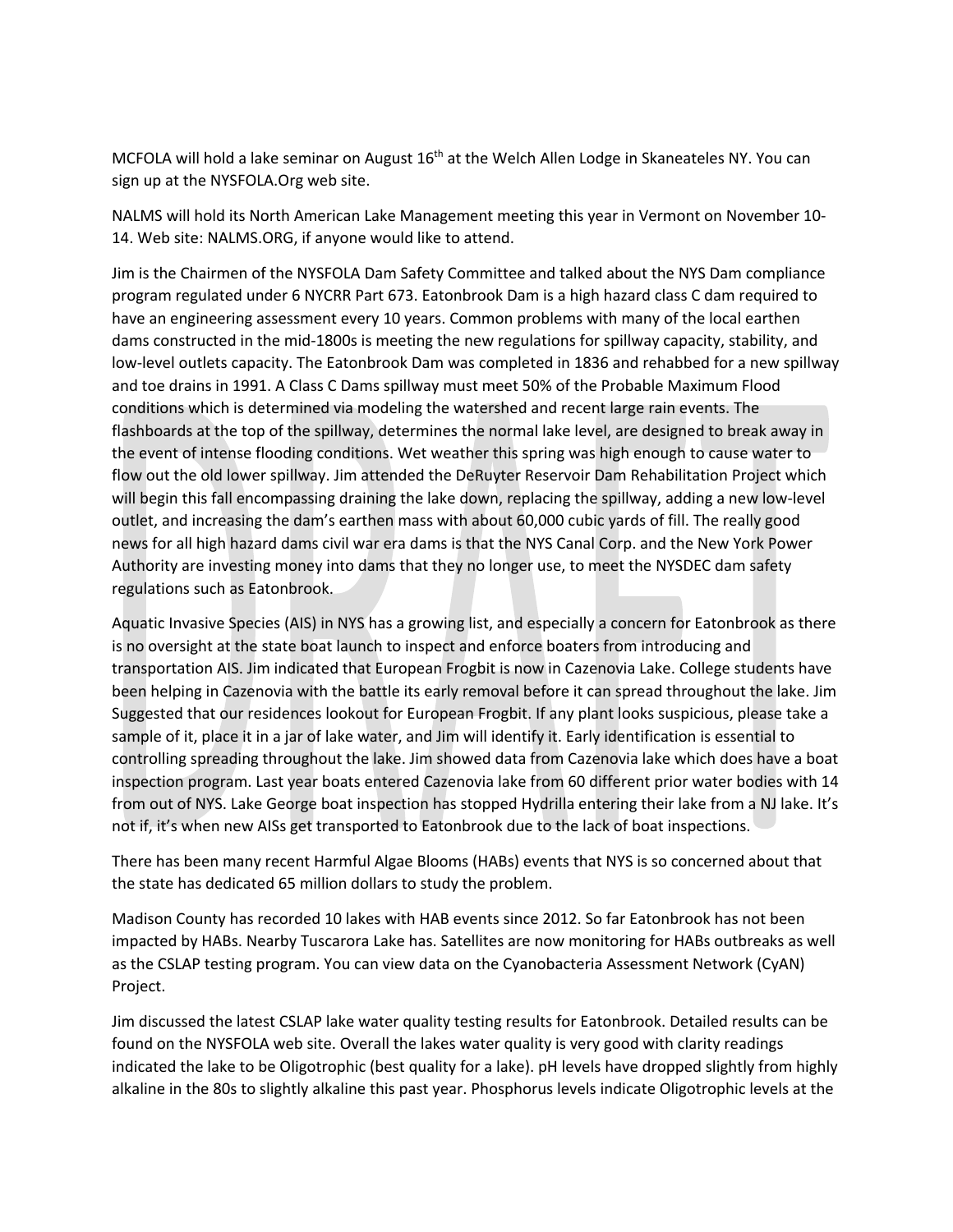surface and Mesotrophic conditions at the bottom. Jim discussed internal and external loading for nutrients. Soil erosion is a very big factor that loads the lake with phosphorus bearing soils that settle to the lake bottom, stored and later release phosphorus back into the water column causing internal loading. Climate change is trending water temperatures to increase, impacting most NYS lakes. Jim discussed chlorophyll a level, Nitrogen, Total Nitrogen to Phosphorus ratios as well.

Ben Rogge reported on the recent NYSDEC grant that Roz applied for, to develop a Lake Management Plan and to see where we are in terms of invasive Eurasian Milfoil, unfortunately we were not chosen for the grant of 96 applicants they only chose 42. So, moving forward we would like to propose that we develop a Lake Management Program. In order to have a Lake Management Program we would need to stock the lake with predatory fish for the purpose of keeping the panfish in check, the panfish eat the aquatic insects that kill the Eurasian milfoil. The misconception some may have had is that we stock for game fish. We have been stocking fish for several years at the recommendation of Paul Lord of SUNY Oneonta. At Oneonta they have a water management program where students would come to our lake and perform various studies on water, fish etc., Roz has been in communication with them to put their resources together to come up with a plan for our lake to see if we are moving in the right direction

So, moving forward as a suggestion we would like to change the "Fish Fund "name. Several suggestions came from members such as; water quality, or water management fund.

After a lengthy discussion by members it was agreed to eliminate the line for "Fish Fund" from the Member Information / Donation form and change the form to read **Donation (\$25.00 suggestion)** and members can proceed to donate what they wish. It was also agreed by members that throughout the year that they would like to have communications on how we are using the donations regarding lake and or water quality of Eaton brook Reservoir, communication is most important to the members on how we are using are money to help improve our lake.

Motion to suspend promotion of the Fish Fund until we have a plan put in place… Kim Scammel Andy, second

Ben Rogge reported that for better communication as some members do not use the social media (Facebook) that Roz has agreed to create an ELA website and purchase the domain of eatonbrooklakeassociation.com, for \$40 per year, and she will create and maintain the web site.

Motion to approve Donna Isbell Second: Amy Rogge